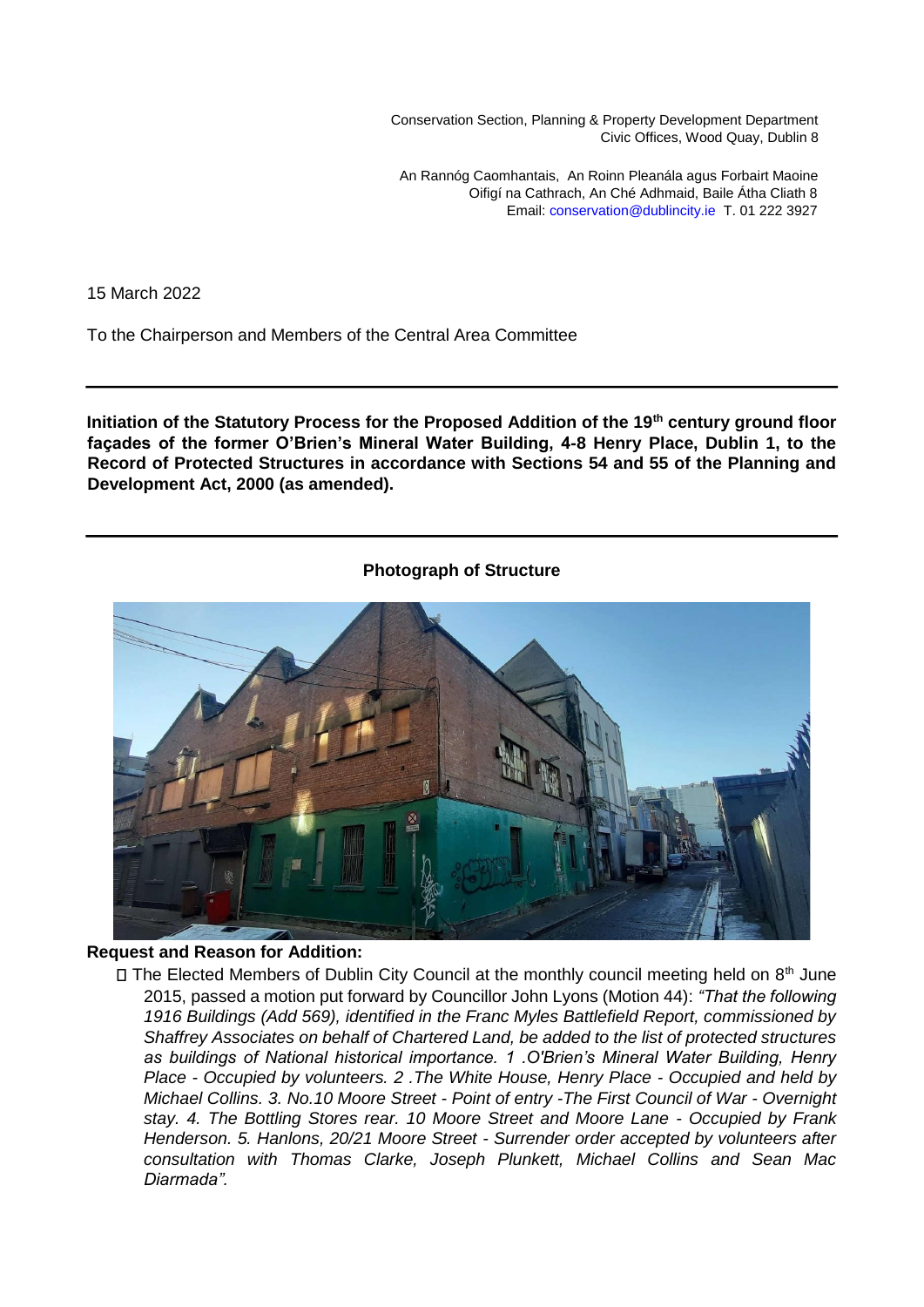The buildings referred to above have been assessed individually with a separate report for each. The former O'Brien's Mineral Water Building, 4-8 Henry Place, Dublin 1, forms the subject of this report.



# **Location and Land Use Zoning:**

Fig. 1: Site Location and Land Use Zoning

4-8 Henry Place is zoned Z5: "*To consolidate and facilitate the development of the central area, and to identify, reinforce, strengthen and protect its civic design character and dignity*", in the Dublin City Development Plan 2016-2022.

This premises comprises two structures; Nos. 6-8 Henry Place, located on the corner where Henry Place changes direction from south-to-north to an east-west direction, and Nos. 4-5 Henry Place situated immediately to the south of Nos. 6-8 on the south-north axis, closer to Henry Street (see Fig. 1).

# **Architectural Conservation Area:**

4-8 Henry Place is located within the O'Connell Street Architectural Conservation Area (2001); shown in diagonal green-coloured cross hatch on Fig. 1, above.

| Ref No. | <b>Description</b>                                                                                                                                                                                                                                                                                                                                  | <b>Decision</b> |
|---------|-----------------------------------------------------------------------------------------------------------------------------------------------------------------------------------------------------------------------------------------------------------------------------------------------------------------------------------------------------|-----------------|
| 6271/05 | Planning Permission is being sought by Seoul Tofu Ltd., for retention of   Grant Permission:<br>change of use of part ground floor (289sqm) from theatre to ethnic retail   22/02/2006<br>outlet, including retention of signage and proposed erection of wall<br>mounted hanging sign, all at Han Yang Asian Market, 6-8 Henry Place,<br>Dublin 1. |                 |

# **Relevant Planning History:**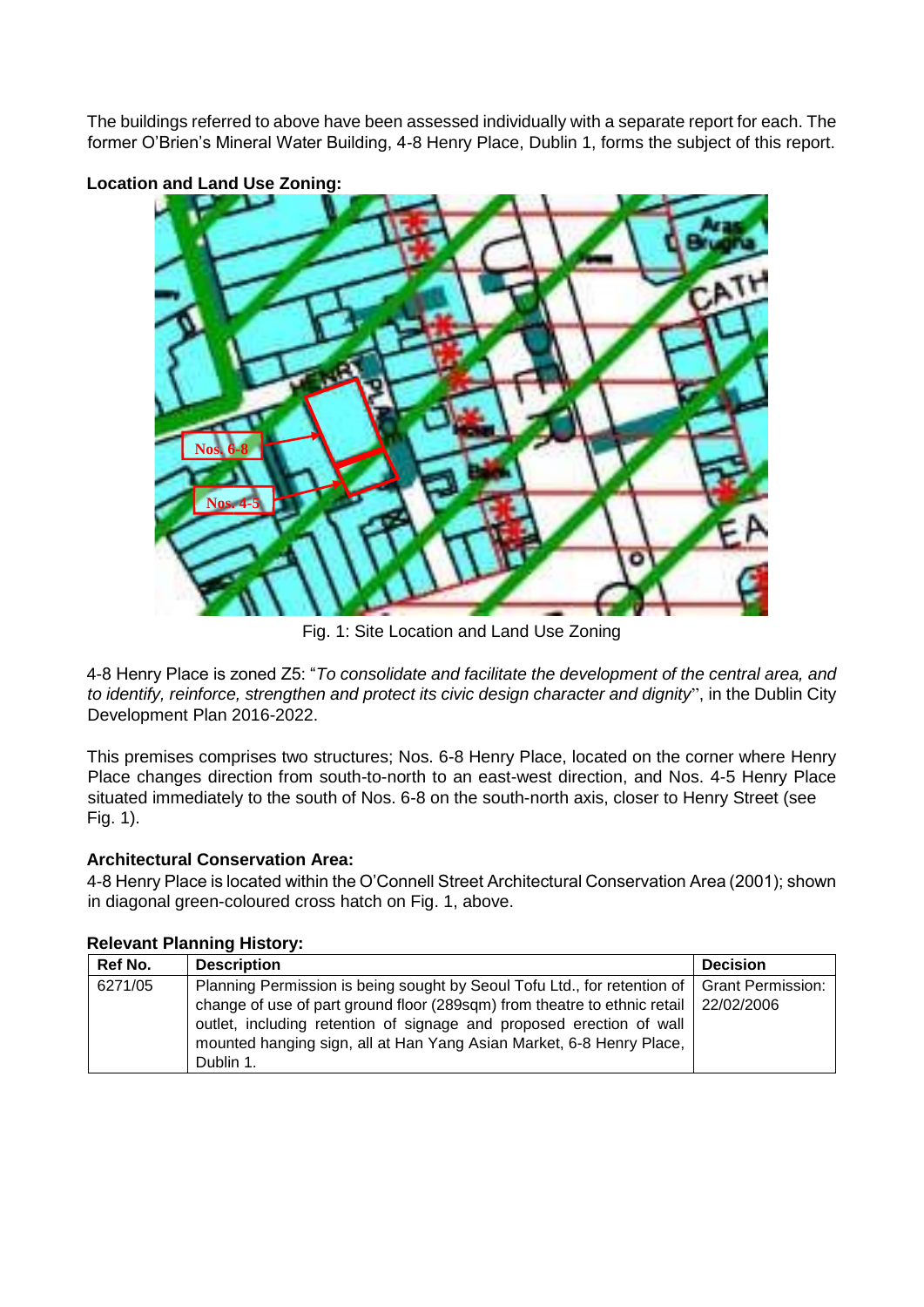| 2479/08 | <b>Description has been abbreviated</b>                                                                                                                                                                                                                                                                                                                                                                                                                                                                                                                                                                                                                                                                                                                                                                     | <b>Grant Permission</b>                                                                            |
|---------|-------------------------------------------------------------------------------------------------------------------------------------------------------------------------------------------------------------------------------------------------------------------------------------------------------------------------------------------------------------------------------------------------------------------------------------------------------------------------------------------------------------------------------------------------------------------------------------------------------------------------------------------------------------------------------------------------------------------------------------------------------------------------------------------------------------|----------------------------------------------------------------------------------------------------|
|         | 7 year permission for development at an overall site of c 2.17 hectares,<br>at nos 40-41, 42 (a protected structure), 43 (a protected structure), 44                                                                                                                                                                                                                                                                                                                                                                                                                                                                                                                                                                                                                                                        | on appeal per<br>PL29N.232347:<br>24/03/2010                                                       |
|         | (a protected structure), 45-51, 52-54 (protected structures), 55-56, 57 (a<br>protected structure), 58 (a protected structure), 59, 60 (a protected<br>structure) and 61 (a protected structure) and 60a (otherwise 5 Henry<br>Place) O'Connell Street Upper, Nos 37-41a Henry Street, nos 1-13,<br>1417 (protected structures and a national monument) and 18-25 Moore<br>Street, nos 71 and 71a Parnell Street, nos 1-8 O'Rahilly Parade, nos<br>115 Moore Lane, Nos 4-13 (including 3 Moore Lane) and 15-18 Henry<br>Place, nos 6-8 at the junction of Henry Place and Moore Lane and<br>including Clarkes Court off Moore Street, Moore Place off Henry Place,<br>Murphys Court off Moore Lane, part of Moore Lane from the junction of<br>Henry Place and Moore Lane to the junction of Moore Lane and | Note: permission<br>granted for<br>demolition of 4-8<br>Henry Place<br>under Reg. Ref:<br>2479/08. |

| Ref No.   | <b>Description</b>                                                                                                                                                                                                                                                                                                                                                                                                                                                                                                                                                                                                                                                                                                                                                                                                                                                                                                                                                                                                                                                                                                                                                                                       | <b>Decision</b>                                 |
|-----------|----------------------------------------------------------------------------------------------------------------------------------------------------------------------------------------------------------------------------------------------------------------------------------------------------------------------------------------------------------------------------------------------------------------------------------------------------------------------------------------------------------------------------------------------------------------------------------------------------------------------------------------------------------------------------------------------------------------------------------------------------------------------------------------------------------------------------------------------------------------------------------------------------------------------------------------------------------------------------------------------------------------------------------------------------------------------------------------------------------------------------------------------------------------------------------------------------------|-------------------------------------------------|
|           | O'Rahilly Parade and part of Henry Place from the junction of Moore<br>Street and Henry Place to the rear of no. 61 O'Connell Street Upper (a<br>protected structure), Dublin 1.<br>The proposed development has a gross floor area (GFA) of<br>158,026sqm; including 109 no. retail units and an anchor store, 110 no.<br>retail units in total (c 56,155sqm); 17 no. cafe/restaurant/bar units (c<br>5,372sqm); 108 no. residential units; office space (c. 2,893sqm); a<br>gallery (c. 903sqm); a visitor attraction or 'Sky Lift', viewing deck and<br>ticketing area (c. 435sqm); a drop in facility (c. 157sqm); a<br>commemorative centre (c. 268sqm), an assembly hall (c. 320sqm); 2no.<br>new public streets, 3 no. public spaces at street level, a roof garden<br>(c1258sqm); an outdoor performance space (c263sqm); communal<br>residential open space, (c2554sqm); 1115 no. car parking spaces, 560<br>no. bicycle parking spaces, a c30m high 'green wall' or hydroponic<br>vertical garden with feature lift on the Henry Street frontage, and<br>ancillary uses, with a minimum height above ground of 3 no. storeys, a<br>maximum height of 13 no. storeys and 5 no. basement levels. |                                                 |
| 2479/08X1 | As above – Extension of Duration of Planning Permission granted per<br>PL29N.232347.                                                                                                                                                                                                                                                                                                                                                                                                                                                                                                                                                                                                                                                                                                                                                                                                                                                                                                                                                                                                                                                                                                                     | Extension of<br>Duration granted:<br>21/07/2016 |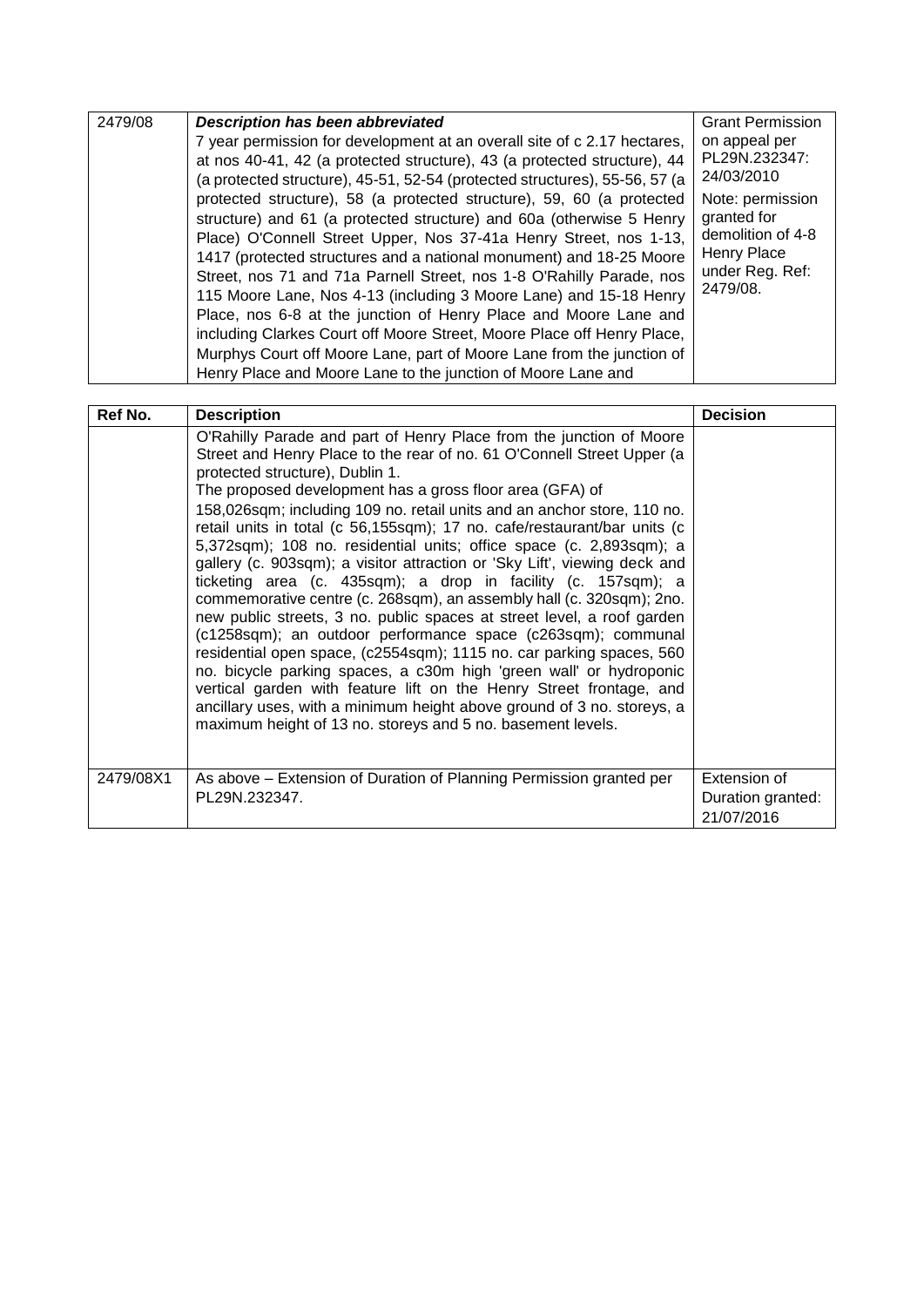| 2861/21 | <b>Description has been abbreviated</b>                                                                                                            | Decision to Grant |
|---------|----------------------------------------------------------------------------------------------------------------------------------------------------|-------------------|
|         | PROTECTED STRUCTURE: Dublin Central GP Limited intends to                                                                                          | Permission        |
|         | apply for Permission for a period of 7 years at a site, 'Dublin Central -                                                                          | 12/01/2022; now   |
|         | Site 3' (c. 0.37 Ha), at Nos. 36 - 41 Henry Street, Nos. 1 - 9 Moore                                                                               | on appeal to An   |
|         | Street, Nos. 3 - 13 Henry Place (formerly known as Nos. 2 - 13 Henry                                                                               | Bord Pleanála     |
|         | Place), Clarke's Court and Mulligan's Lane, Dublin 1. Also, the site                                                                               |                   |
|         | includes the rear of Nos. $50 - 51$ and Nos. $52 - 54$ Upper O'Connell                                                                             |                   |
|         | Street, No. 13 Moore Lane, No. 14 Moore Lane (otherwise known as<br>Nos. 1 - 3 O'Rahilly Parade and Nos. 14 - 15 Moore Lane or Nos. 1 -            |                   |
|         | 8 O'Rahilly Parade and Nos. 14 - 15 Moore Lane), Dublin 1. The site is                                                                             |                   |
|         | otherwise bounded by Henry Street to the south, Moore Street to the                                                                                |                   |
|         | west and Henry Place to the north and east. The proposed development                                                                               |                   |
|         | comprises a mixed-use scheme accommodated in 2no. blocks, ranging                                                                                  |                   |
|         | in height from $1 - 9$ storeys over 2no. new independent single level                                                                              |                   |
|         | basements. A proposed new passageway separates the 2no. blocks                                                                                     |                   |
|         | (Block 3A & Block 3B), connecting Henry Street and Henry Place. The                                                                                |                   |
|         | proposed blocks comprise: - Block 3A (Eastern Block), fronting Henry                                                                               |                   |
|         | Street, Henry Place and the new passageway, with modulating building                                                                               |                   |
|         | height at 4, 5, 7 and 9 storeys, over single storey basementBlock 3B<br>(Western Block), fronting Henry Street, Moore Street, Henry Place and      |                   |
|         | the new passageway, with modulating building height at 1, 3, 5, 6 and 7                                                                            |                   |
|         | storeys, with top storey set back, over single storey basement.                                                                                    |                   |
|         | All associated and ancillary site development, conservation, demolition,                                                                           |                   |
|         | landscaping, site infrastructure and temporary works, including: -                                                                                 |                   |
|         | Conservation, repair, refurbishment and adaptive reuse of part of the                                                                              |                   |
|         | existing building fabric, including: - Retention of Nos. 36 - 37 Henry                                                                             |                   |
|         | Street, with modifications, a vertical extension and new shopfronts;                                                                               |                   |
|         | Retention of No. 39 - 40 Henry Street (upper floor façade); Retention of                                                                           |                   |
|         | Nos. $8 - 9$ Moore Street, with internal and external modifications and                                                                            |                   |
|         | new shopfronts; Retention of Nos. 11 - 13 Henry Place, with internal                                                                               |                   |
|         | and external modifications and new shopfronts; Demolition of all other<br>existing buildings and structures on site, including No. 38 Henry Street |                   |
|         | to form new passageway linking Henry Street to Henry Place; etc.                                                                                   |                   |
|         |                                                                                                                                                    |                   |
|         | Note: 4-8 Henry Place is proposed to be demolished as part of the                                                                                  |                   |
|         | proposed development above. The decision of Dublin City Council to                                                                                 |                   |
|         | grant planning permission per Decision Order No. P2086 includes<br>Condition 7c: A drawn and photographic record identifying the surviving         |                   |
|         | 18th and 19thC fabric across Site 3 shall be provided. The applicant                                                                               |                   |
| Ref No. | <b>Description</b>                                                                                                                                 | <b>Decision</b>   |
|         | should seek to retain as far as practically possible, these historic                                                                               |                   |
|         | fragments within the proposal for the site, particularly the external                                                                              |                   |
|         | facades of the Hotel at Block 3A (at No. 5-8 Henry Place). The decision                                                                            |                   |
|         | is on appeal to An Bord Pleanála.                                                                                                                  |                   |

# **Recent Enforcement History:**

None; latest E0705/05.

# **Description:**

This description is based on an internal and external inspection by the Conservation Section on the 5<sup>th</sup> August 2021, consideration of available research and documentation, together with the architectural heritage documents submitted as part of planning application Reg. Ref: 2861/21.

# *Nos. 6-8 Henry Place Exterior:*

Corner-sited, multiple-bay, two-storey commercial building, largely replacing a c.1870 factory for O'Brien & Co. Extensively rebuilt above ground floor following fire damage in 1956, with further works in the early 1980s. Tripartite, asbestos-covered, saw-tooth roof with north lights having metal windows. Painted cement-rendered walls to ground floor with nineteenth-century brick visible beneath in patches. First floor rebuilt c.1960 with red brick laid to English Garden wall bond.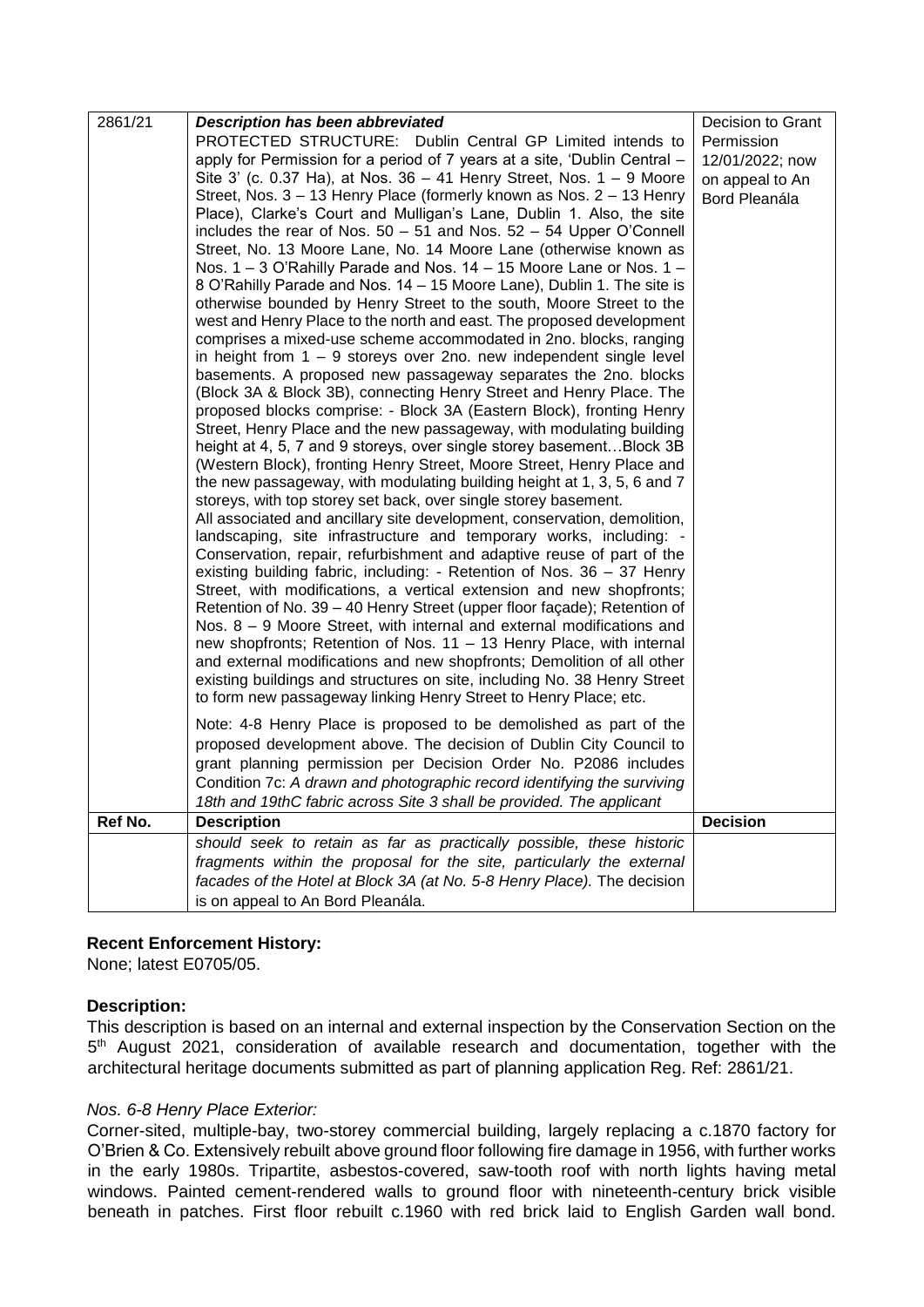Squareheaded windows to ground floor with timber casement windows and some stone sills. Squareheaded windows to first floor with continuous concrete lintels, concrete sills and multi-pane metal windows with pivot openings. Windows to north end of east elevation have red brick mullions. Square-headed door openings to east and north elevations with recent metal doors. Square-headed vehicular opening to east elevation with recent timber shopfront and steel roller shutter, and flanked by tapered cast-iron joggle stones. Curved brick specials visible where render has failed at entrance.

#### *Interior:*

Open-plan space to ground floor formed by internal rectangular beams supporting precast plank ceiling forming floor above, concealed at ground floor level by suspended ceiling tiles. Concrete floor and cement-based render to walls. Square-headed door opening to south wall leading to No.4 Henry Place. Windows blocked up internally with concrete blocks. Western party wall is shared with No.9 Henry Place, which appears to be Calp limestone. Stair hall to southeast corner providing access to first floor with concrete dogleg stairs having steel balustrade. Raised-and-fielded panelled door to east elevation, formerly an external access door with fanlight visible to half-landing level. Second stairs to first floor in northwest corner comprising straight concrete flight having tiled contrast edge strips supported on flanking walls.

First floor comprises central open plan room with a further three rooms, W.C.s and stairs to north and two rooms to south with stairs to second floor and stair hall from ground floor to southeast corner. Cementitious plaster to walls with stud partitions forming internal walls between spaces. Plasterboard ceilings throughout fixed to timber joists supported on external walls with secondary timber joists set perpendicular to main structure. Some timber flooring identified. All joinery is of late twentiethcentury date. Straight timber stairs to second floor (attic space) flanked by timber stringers rising slightly above the steps.

The second floor is located within the attic space with plywood finish to floors, painted timber decking forming ceiling applied directly to roof structure, some recent timber rooflights to south pitch.

#### *Nos. 4-5 Henry Place Exterior*

Attached two-bay, two-storey commercial premises, built c.1870, in connection with the former O'Brien's Mineral Water Factory to the north and later divided into two separate units. The building is currently disused. Double-pile, hipped corrugated roof with ridges running perpendicular to street and rooflights to north pitches. Painted cement-rendered walls to ground floor with raised render plinth and buff-coloured brick walls laid in English Garden wall bond to first floor and full-height projecting piers delineating bays. Wet dash render to rear elevation with random rubble stone visible beneath failed area at ground floor level. The rear elevation steps in at first floor level. Squareheaded window openings to first floor with granite sills, lintels covered behind fascia panels and multi-pane metal windows with six-pane pivot opening sections. Square-headed window opening to north unit at ground floor level with concrete sill and roller shutter. Surviving sections of granite sills to south unit indicate historic window opening. Square-headed door openings with roller shutters.

# *Interior*

The ground floor comprises three rooms – two to the north and one running along the entire length of the building on its south flank, which may have historically been two rooms based on a nib of wall situated perpendicular to the north wall of the room. This room is accessed from the southern door opening to the east elevation and has a concrete floor finish and plasterboard ceilings. Walls are plastered with painted brick to the east wall. Part glazed timber double doors to the east elevation with square headed openings set in the north wall giving access to the other rooms. A later twentieth century metal spiral staircase provides access to the first floor. The room to the northeast corner is also accessed via part glazed timber double doors set in its east wall. The floor is concrete and walls are rendered, though rubble stone construction is visible to the north party wall. The remains of door opening to Nos.6-8, now blocked, is visible to the north wall. Timber ceiling joists are exposed with downstand timber bressummer on a north-south axis. The room to the northwest corner has a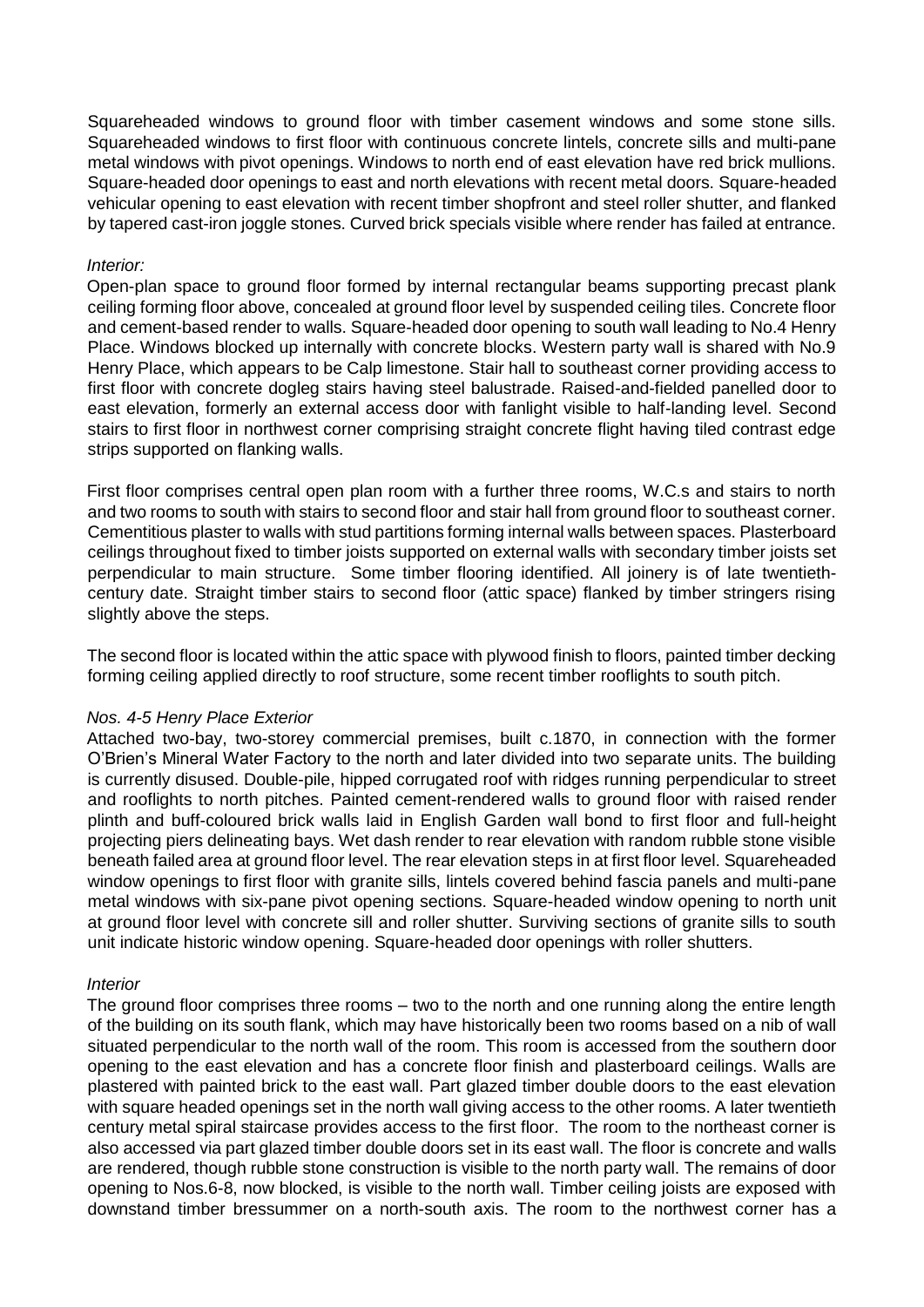concrete floor, with modern plaster and some plasterboard to the walls. Exposed timber ceiling joists are visible, with no ceiling surviving. A square-headed opening to the north wall links the structure with Nos. 6-8.

The first floor comprises four rooms with two rooms to the east side of the floor and two to the west. Access to the space to the southeast corner is solely from the ground floor via the stairs; this space was not accessed. Survey drawings indicate a WC along the east side of the space. A downstand beam marks the boundary between the two rooms to the west, with access from Nos.6-8 to the north via a square-headed opening. Plasterboard to ceilings with hardboard to floor and some timber floorboards. Walls are plastered with some areas having a plasterboard finish and later twentiethcentury rectangular-section skirtings. A large recess was noted to the west wall of these two spaces. A square-headed door opening with flat architrave and flush door provides access to room to northeast corner, formed by timber stud partitions. Plasterboard to ceiling and timber floorboards. Plastered walls with later twentieth-century rectangular-section skirtings.

# **Historical Background:**

The former O'Brien's Mineral Water Factory was located across a number of plots encompassing Nos. 4-8 Henry Place, forming a corner-sited grouping wrapping around the change in axis of Henry Place from a south-north to an east-west direction. The 1847 Ordnance Survey map shows buildings on all the plots, with the laneway referred to as *Off Lane* (Fig. 9). Nos. 6 and 7, located at the northern end of the street have railed basement areas to their front elevations, indicating they may have been constructed as dwellings originally. The numbering of buildings along the lane appear to have changed since then, as No. 5 is shown on what is now Nos. 6-8. Street directories from 1850's indicate residential uses for all the structures, though there had been a variety of uses prior to this.

4 Henry Place is described as *a wretched hovel* in the 1860s records of the Valuation Office; being subsequently described as *in ruins*. The 1864 Ordnance Survey revision shows both No.4 and No.6 as empty plots with no structures (Fig. 10). By the early 1870s, the structures occupying the plots of Nos. 5-8 were described as ruins. However, the Valuation Office records disclose that by 1873 a new factory had been constructed across the plots for Michael O'Brien & Co., making mineral waters. The Goad Insurance Map of 1893 (Fig. 11) depicts this as a two-storey structure with a slated roof, with some metal roofing at the northern end and two rooflights also indicated towards the northern end. Stables are indicated to the west of the factory, on what had previously been a yard, and occupying the site marked 8 Henry Place. This map also shows connectivity between Nos. 6-8 and Nos. 4-5, with an opening in the party wall. The entire group of structures is labelled as *O'Brien & Co, Mineral Water Fac.* 

# *1916 Historical Association*

Henry Place, together with Moore Street and their environs, bore witness to the urban conflict of Easter 1916 (Myles, 2012, p. 25). On Friday 28<sup>th</sup> April 1916, the Irish Volunteers garrison in the GPO commenced evacuation of the building as it became engulfed in fire. Following an initial, failed attempt by a group led by 'The O'Rahilly' to reach the William & Woods factory on Great Britain Street (now Parnell Street), the remainder of the garrison exited the GPO by a side entrance on Henry Street directly opposite the southern end of Henry Place. They made their way along Henry Place before breaking into No.10 Moore Street, located at the junction of Moore Street and the western end of Henry Place. From there, they broke openings through party walls in buildings along Moore Street.

Henry Place travels north before turning at a right angle and running west to Moore Street. It is on this angle that the structures at Nos. 4-8 (the former O'Brien's Mineral Water Factory) are situated. This corner on Henry Place is referred to in witness statements as a particular reference point in the challenge faced crossing the southern end of Moore Lane, providing shelter from British firing positions at the northern end of Moore Lane. The witness statement from Diarmuid Lynch describes how he was ordered by Padraig Pearse to break into O'Brien's and move across from it along roofs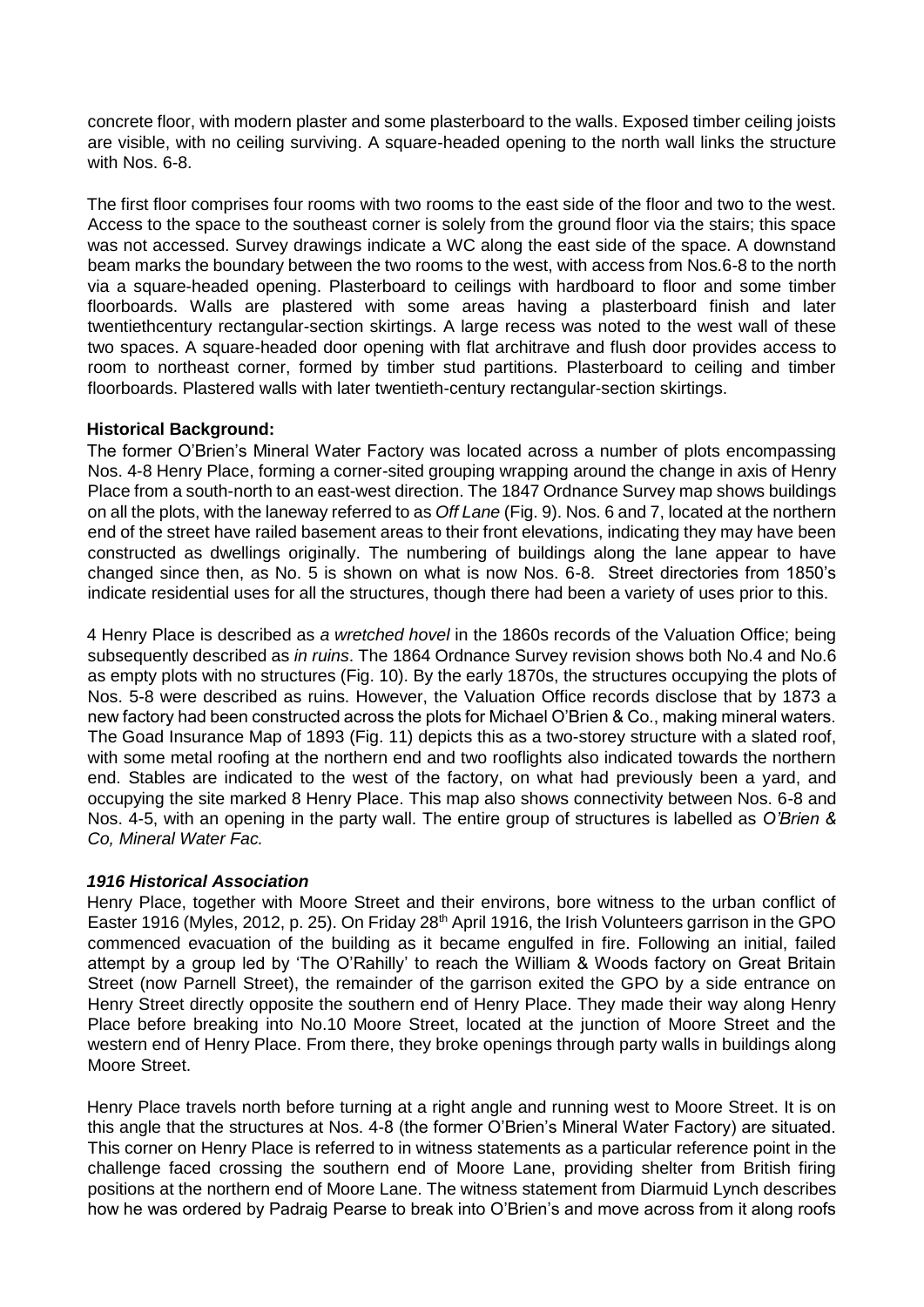towards Moore Street to avoid the gunfire coming down Moore Lane. However, the advance along the roofs on the southern side of Henry Place to the west of O'Brien's was interrupted by another narrow laneway at Moore Place (on contemporary maps; see Fig. 11). With no implements to bore a hole out into the laneway, the Volunteers were forced to exit back out onto Henry Place.

The Volunteers broke into the O'Brien Mineral Water factory and took a van to place it across the southern end of Moore Lane as cover from British fire. They may also have been seeking drinking water from the factory. According to witness statements, at least one volunteer died in the attempts to gain access to the premises.

The records of the Property Losses (Ireland) Committee, 1916, held in the National Archives, contain three claims relating to the premises of O'Brien's Mineral Water factory. These claims do not record significant damage to the structure of the factory as a result of its occupation, beyond the damage to windows and doors, or any other damage (such as fire) as a result of the Rising.

Henry Place was also part of the route of surrender on April 29<sup>th</sup>, as the Irish Volunteers moved along it from Moore Street, onto Henry Street, O'Connell Street and on to the Rotunda Hospital where they were held overnight.

# *Post-1916*

Goad's Insurance Plan of 1926 shows continued occupancy of the premises by O'Brien's, with some changes to the west side of the lands, following removal of the stables and the incorporation of this plot into the factory. A photograph dating to the 1950s from the Military Archives shows 4-5 Henry Place with a front façade much as it is today.

The premises continued to be occupied by O'Brien's into the 1930s, when Nos.6-8 were taken over by N. McLoone & Co., who were tea and wine merchants. No.4 Henry Place was occupied by another tea merchant from the 1930s. In the 1950s, Nos. 6-8 were occupied by J.J. Roche & Co, with a number of businesses operating from the premises including Roche's clothing factory, Roche's chemists and Atlas Cine Company.

The building was seriously damaged by fire in January 1956; the Valuation Records subsequently deeming it to be in ruins. It is not clear if much damage occurred to Nos. 4-5 at this time. In any event, 6-8 Henry Place was rebuilt to the designs of Robinson, Keefe and Devane, an architectural practice formed in Dublin in 1946 and was again occupied by J.J. Roche & Co and the Atlas Cine Company. The Goad Insurance Plan of 1961 (Fig.12) shows the new premises with a tripartite roof and north lights, along with a stone stairs to the southeast corner. The roof as shown reflects the current roof on the building and is described as being of steel girders with asbestos covering. The building is clearly numbered as 6, 7 & 8 Henry Place with Nos. 4 & 5 identified as a separate structure to the south. The openings previously in place between Nos. 6-8 and Nos. 4-5 are no longer shown.

Later the premises was converted into use as a snooker club, pool room and audio-visual centre during the late-1970s. It was again badly damaged by fire in 1982 and subsequently converted to an amusement centre. It is now in use for storage.

# *References*

- (Digital records accessed 07/12/2021)
	- *City of Dublin*, held by Ordnance Survey Ireland. © Public domain. Digital content: © Ordnance Survey Ireland, published by UCD Library, University College Dublin, 1847, Sheet 14 http://digital.ucd.ie/view/ucdlib:40835
	- *City of Dublin*, held by Ordnance Survey Ireland. © Public domain. Digital content: © Ordnance Survey Ireland, published by UCD Library, University College Dublin, 1864, Sheet 14 http://digital.ucd.ie/view/ucdlib:40836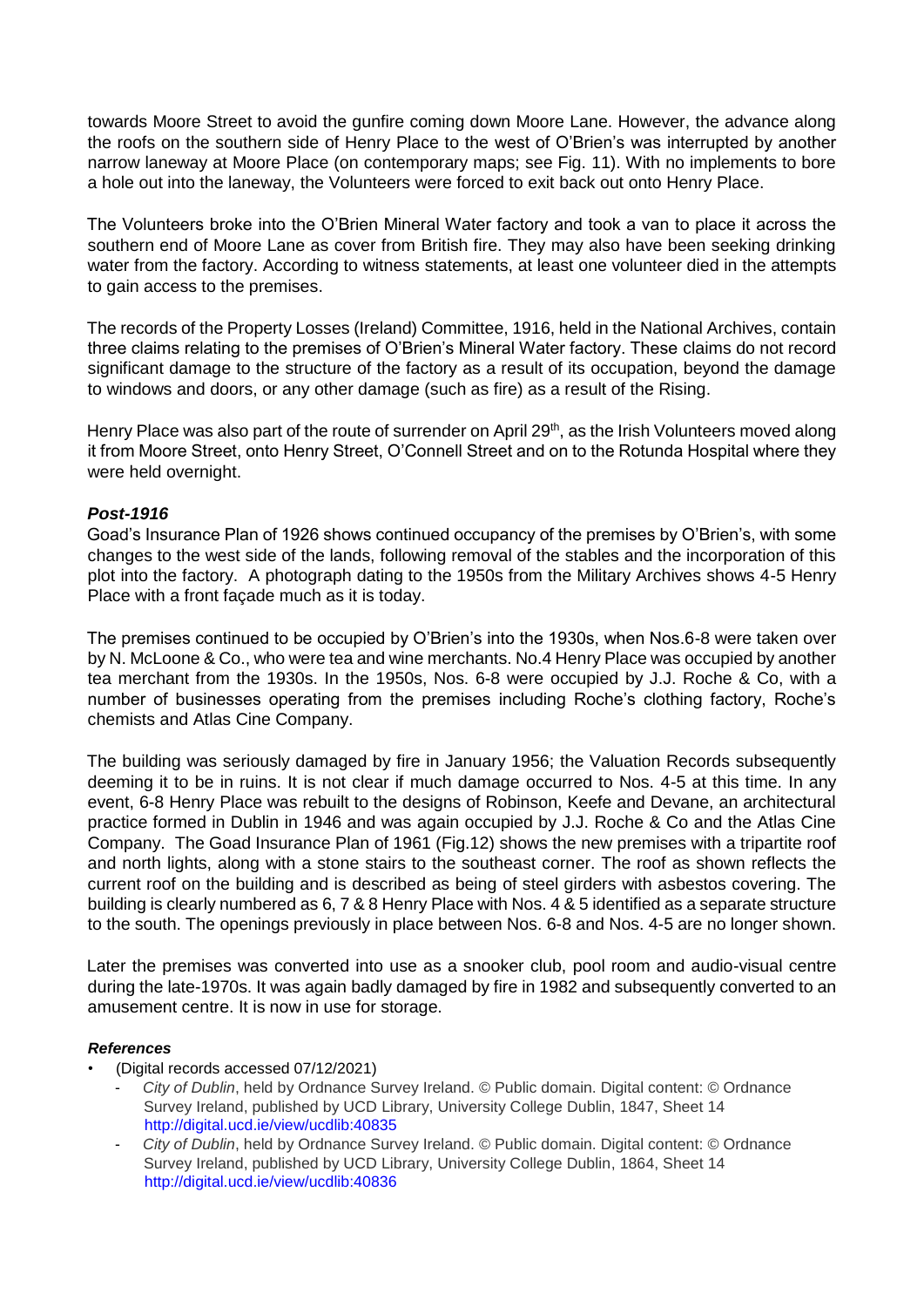- *City of Dublin*, held by Ordnance Survey Ireland. © Public domain. Digital content: © Ordnance Survey Ireland, published by UCD Library, University College Dublin, 1891, Sheet DN018\_047 http://digital.ucd.ie/view/ucdlib:40918
- Chas E. Goad Limited *Insurance Plan of the City of Dublin Vol.1: Sheet 4, 1893* http://www.bl.uk/onlinegallery/onlineex/firemaps/ireland/mapsu145ubu4u2uf004r.html
- (Digital records accessed 16/12/2021)
	- Morgan Aerial Photographic Collection *St. Patrick's Day, O'Connell Street and surrounding area, Co. Dublin, March 1955* https://catalogue.nli.ie/Record/vtls000733345
	- Records of the Property Losses (Ireland) Committee, National Archives of Ireland http://centenaries.nationalarchives.ie/centenaries/plic/index.jsp
- DHLGH (2011), *Architectural Heritage Protection Guidelines for Planning Authorities*
- Molloy & Associates, *Appendices A3.17; A3.18; A3.22; A4 and A5* submitted with planning application Reg. Ref: 2861/21
- Shaffrey Associates Architects & Franc Myles, Archaeology& Built Heritage (06 February 2012). *Application for Ministerial Consent to carry out Works at 14 – 17 Moore Street, Dublin 1, a National Monument*. Unpublished Report submitted to Department of Arts, Heritage and Gaeltacht in response to a Request for Additional Information. \* Note this report includes the Battlefield Archaeological Assessment for Moore Street & Environs by Franc Myles.

# **NIAH Significance/Rating:**

The NIAH uses eight categories of special interest (architectural, historical, archaeological, artistic, cultural, scientific, technical & social) and identifies five categories of rating in seeking to rank buildings. The NIAH rating values are International, National, Regional, Local and Record Only (I, N, R, L, O). Structures which are considered of International, National, and Regional significance are deemed worthy of inclusion on the RPS.

The National Inventory of Architectural Heritage (NIAH) survey has been carried out for the area under Stage 1 of the Dublin Survey. However, 4-8 Henry Place was not recorded.

#### **Assessment of Special Interest under the Planning and Development Act 2000:**

The Conservation Section considers the structures at 4-8 Henry Place, Dublin 1, to be of historical, cultural and social interest, as follows:

# **HISTORICAL**

4-8 Henry Place is of historical significance due to its direct connection with the events of the 1916 Rising and its occupation following the evacuation from the GPO. Its position on the corner of Henry Place made it an important landmark along the evacuation route. The *Architectural Heritage Protection Guidelines for Planning Authorities* state that the '*…level of importance of the historical connection and its relationship to the existing fabric of the structure should be assessed.*' (2011, p. 25). The former O'Brien's Mineral Water Factory has been substantially altered since 1916, with just the external ground floor walls surviving from this period. The Guidelines note that '*…some events or associations may be so important that the place retains its significance regardless of subsequent alteration*.' (ibid). Therefore, while the level of surviving physical fabric pre-dating 1916 is diminished, the survival of the external walls at street level, along with openings that would have been used by the Volunteers to enter the premises, adds significant historical interest to the structure given its association with this seminal event in Ireland's history.

The former O'Brien's Mineral Water factory provides a tangible link to Henry Place's commercial and industrial past and the historic uses that previously occupied the laneways off O'Connell Street and Henry Street. The surviving jostle stone to the vehicular entrance arch is a noteworthy memento of the building's industrial origins from a time when carts would have been used to transport goods to and from the premises.

# **CULTURAL**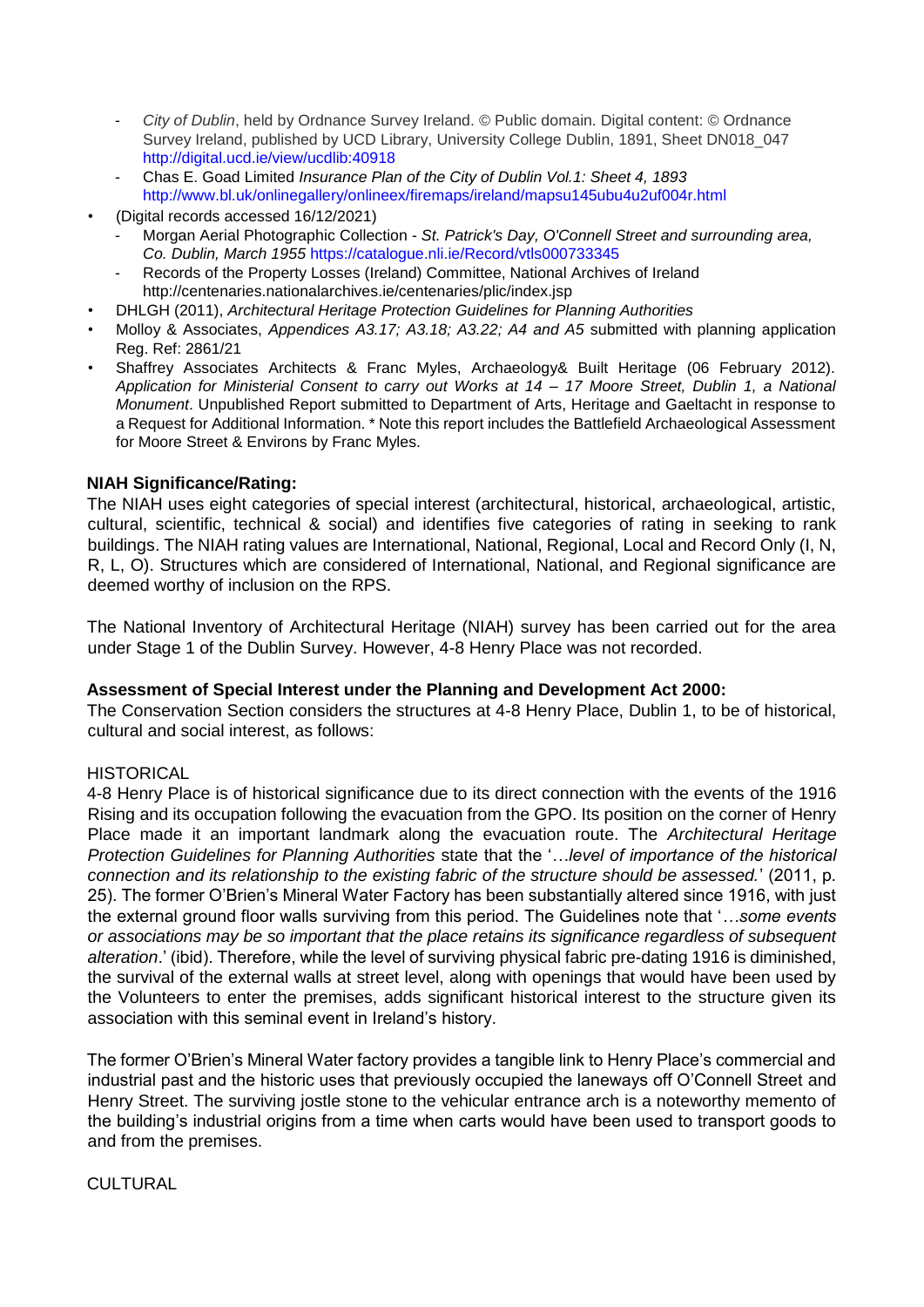The street level elevations of 4-8 Henry Place that survived in part since the 1916 Rising, and the references to this premises in witness statements from volunteers involved at that time, has given these structures a cultural significance over the course of the past century. The *Architectural Heritage Protection Guidelines for Planning Authorities* state that special interest can be assigned to '*…more modest works of the past that have acquired cultural significance with the passing of time.' (*2011, 28). The 1916 Rising was a seminal event in Irish history that has understandably taken on cultural importance, and this, naturally, includes those surviving elements of our architectural heritage that played an important role in the events of that week.

#### SOCIAL

4-8 Henry Place is considered to be of social significance due to its association with the Easter Rising evacuation route The *Architectural Heritage Protection Guidelines for Planning Authorities* (2011) state that *'the characteristic of special social interest embraces those qualities for which a structure, a complex or an area has become a focus of ... political, symbolic or other sentiment to any group of people'.* The 1916 Easter Rising was a defining moment in Ireland's struggle for independence.

#### ARCHITECTURAL

Constructed over a number of phases, the ground floor elevations retain nineteenth-century fabric, while the floors above date from the mid-to-late twentieth-century. The survival of the elements of the external form of the nineteenth-century factory is noteworthy within a streetscape that has lost much of its earlier fabric. The modest exterior of 4-5 Henry Place is enhanced by the simple use of full-height pilasters to articulate the bays of the building, indicating a level of architectural design in its construction.

The reconstruction of the upper section of the former factory in the 1950s was designed by the architectural practice of Robinson Keefe & Devane, a notable Irish architectural practice. The building's saw-tooth roof profile provides an interesting element to the streetscape of Henry Place, reflecting the premises' former industrial use.

Having regard to the addition request (Motion 44 of the City Council 08/05/2015) and the substantial loss of architectural fabric relevant to the 1916 period, it is considered that the architectural character and significance of 4-8 Henry Place is diminished, with the exception of the remaining  $19<sup>th</sup>$  century fabric to the ground floor elevations to the laneway (Henry Place).

The 19<sup>th</sup> century facades to Henry Place of the former O'Brien's Mineral Water Building, 4-8 Henry Place, Dublin 1, would be considered of 'Regional' significance, on the basis of the NIAH significance/ratings above.

# **Conclusion:**

The Conservation Section concludes that the 19<sup>th</sup> century, ground floor façades along Henry Place (only) of 4-8 Henry Place, Dublin 1, merit inclusion on the Record of Protected Structures primarily on the basis of their historical, cultural and social significance.

It is also concluded that the architectural character and significance of 4-8 Henry Place is diminished, with the exception of the remaining 19<sup>th</sup> century fabric to the ground floor elevations to the laneway (Henry Place). This is based on the substantial loss of historic fabric dating from the 1916 period as a result of a fire in 1956 that seriously damaged the much of the premises, followed by another fire in 1982.

The extent of the proposed Protected Structure status and curtilage is outlined in Fig. 2 of this document (below).

It is now proposed to initiate the statutory process for the proposed addition of this structure to the Record of Protected Structures. This includes undertaking a statutory public consultation process in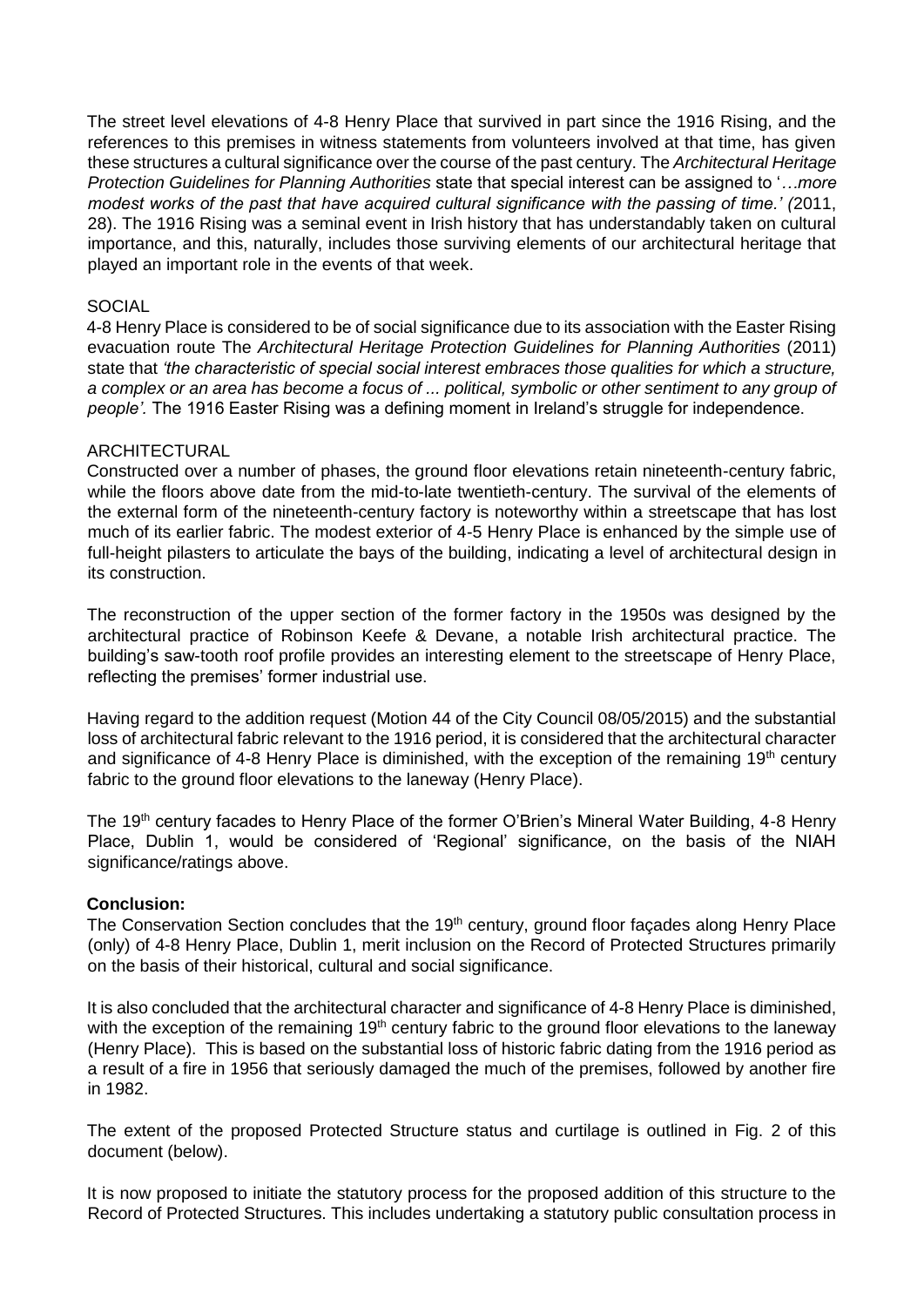accordance with Section 55 of the Act. Following the statutory consultation process, a further report will be prepared taking any submissions and observations received into consideration, with a recommendation to the City Council to proceed or not with the proposed addition, or with a recommendation including amendments to the proposed addition.

#### **Recommendation**

It is recommended that the statutory process to initiate the proposed addition of the  $19<sup>th</sup>$  century ground floor façades of 4-8 Henry Place, Dublin 1, to the Record of Protected Structures, in accordance with Sections 54 and 55 of the Planning and Development Act, 2000 (as amended), be noted.

| <b>Recommendation</b>     |                                                                        |  |
|---------------------------|------------------------------------------------------------------------|--|
| <b>Address</b>            | Description (to appear on RPS)                                         |  |
| 4-8 Henry Place, Dublin 1 | Commercial Premises (former O'Brien's Mineral Water                    |  |
|                           | Factory): 19 <sup>th</sup> century ground floor facades to Henry Place |  |

15/03/2022

Paraic Fallon Senior Planner **Date** 

# **Extent of Protected Structure Status**

The extent of protected structure status & curtilage is shown on the map below in red.

\_\_\_\_\_\_\_\_\_\_\_\_\_\_\_ \_\_\_\_\_\_\_\_\_\_\_\_\_\_\_\_



# **Photographs**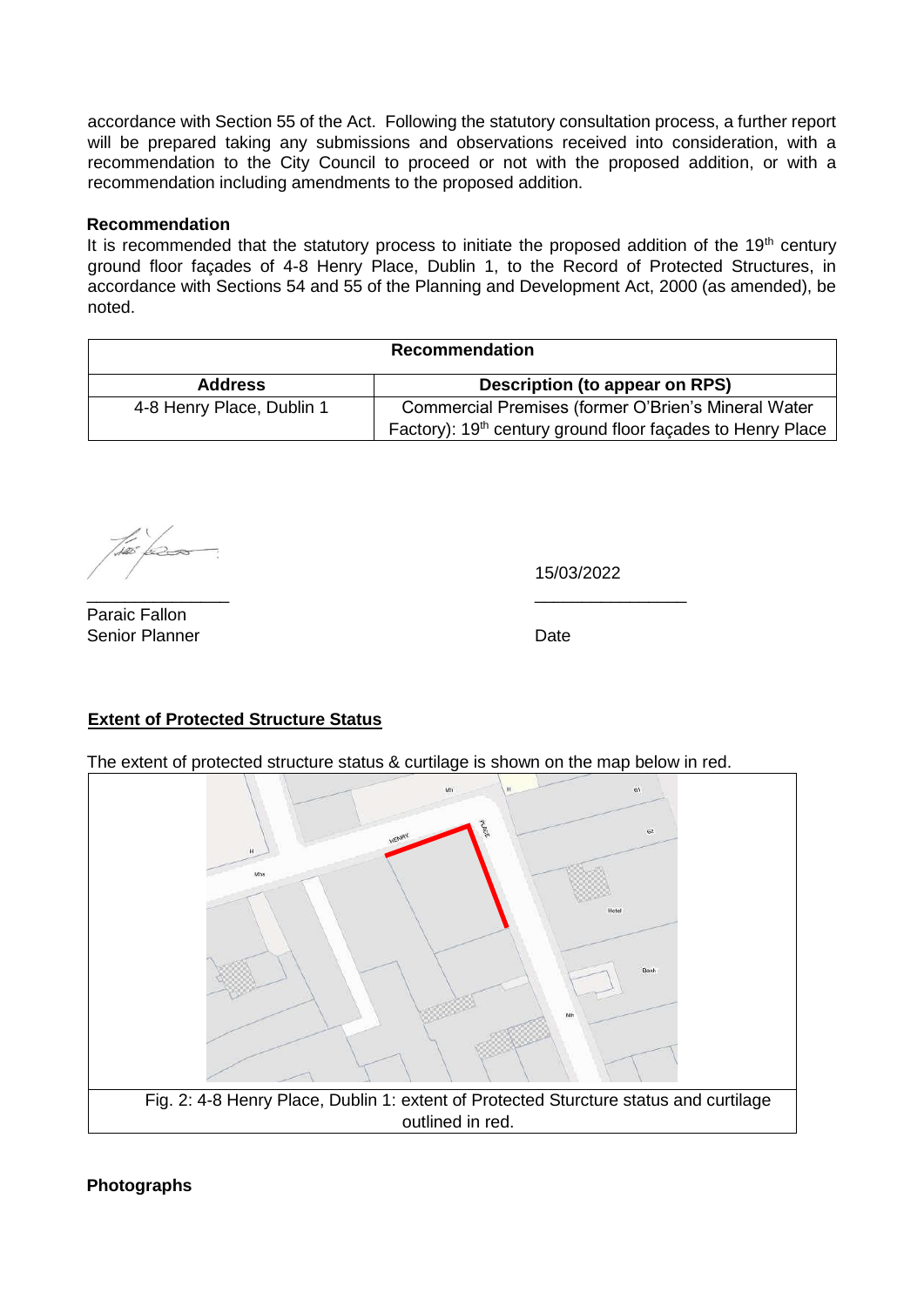

Fig. 7: Nos 4-8 Henry Place on RHS and view south to GPO on Henry Street Fig. 8: Nos. 6-8 Henry Place on LHS, with view north to corner where Henry Place turns west to meet with junction with Moore Lane and on to Moore Street

# **Historic Maps**